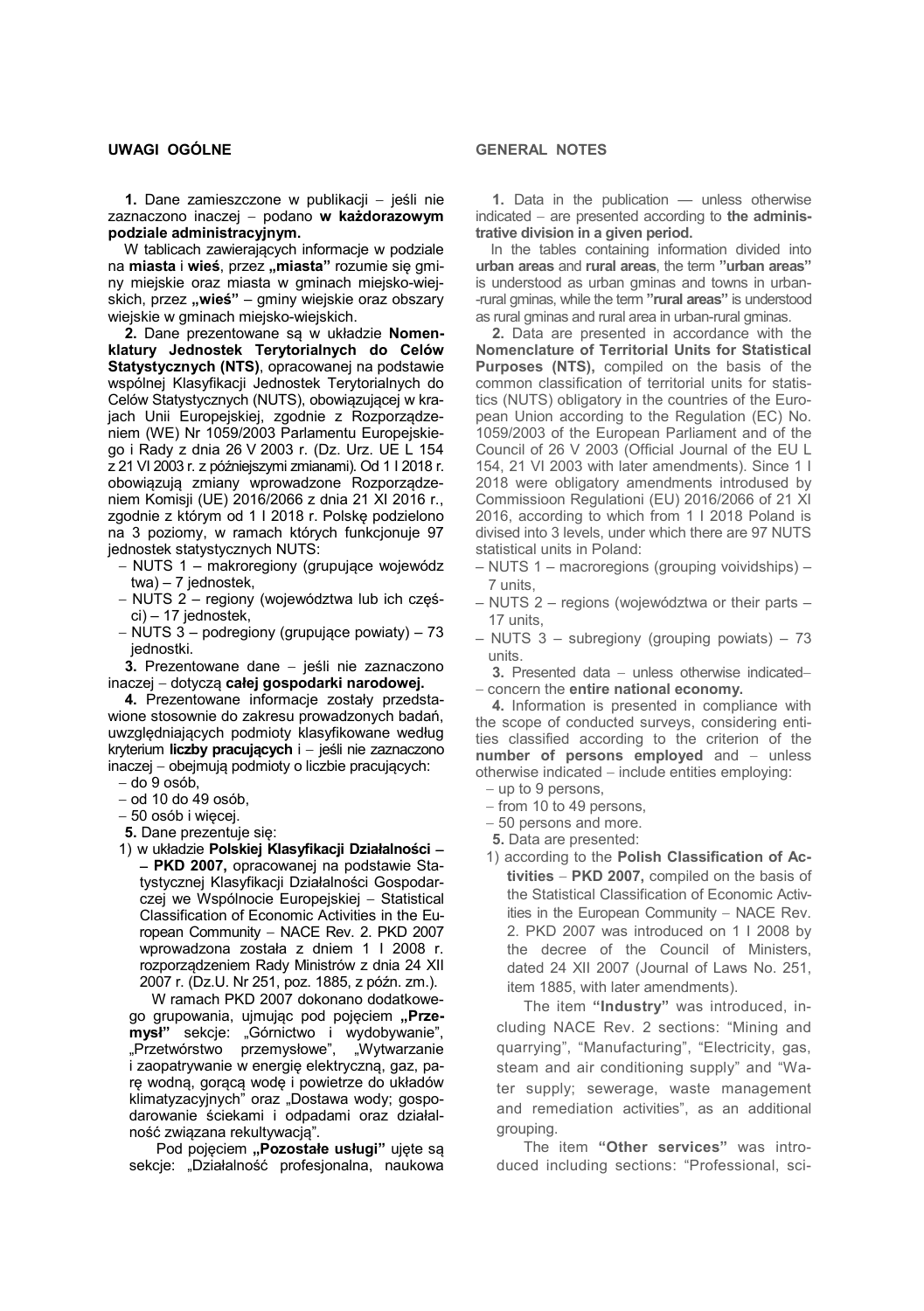i techniczna", "Działalność w zakresie usług administrowania i działalność wspierająca", "Administracja publiczna i obrona narodowa;<br>obowiązkowe zabezpieczenia społeczne", zabezpieczenia "Edukacja", "Opieka zdrowotna i pomoc społeczna", "Działalność związana z kulturą, rozrywką i rekreacją", "Pozostała działalność usługowa" oraz "Gospodarstwa domowe zatrudniające pracowników; gospodarstwa domowe produkujące wyroby i świadczące usługi na własne potrzeby";

- 2) według **sektorów własności:**
	- − sektor publiczny − grupujący własność państwową (Skarbu Państwa i państwowych osób prawnych), własność jednostek samorządu terytorialnego oraz "własność mieszaną" z przewagą kapitału (mienia) podmiotów sektora publicznego,
	- − sektor prywatny − grupujący własność prywatną krajową (osób fizycznych i pozostałych jednostek prywatnych), własność zagraniczną (osób zagranicznych) oraz "własność mieszaną" z przewagą kapitału (mienia) podmiotów sektora prywatnego i brakiem przewagi sektorowej w kapitale (mieniu) podmiotu.

"Własność mieszana" określana jest głównie dla spółek i wyznaczana na podstawie struktury kapitału (mienia) deklarowanego we wniosku rejestracyjnym spółki.

 **6.** Dane − jeśli nie zaznaczono inaczej − opracowano zgodnie z **każdorazowym stanem organizacyjnym gospodarki narodowej.**

 **7.** Dane w podziale według sekcji PKD 2007 oraz w podziale terytorialnym opracowano − jeśli nie zaznaczono inaczej − tzw. metodą przedsiębiorstw.

 **Metoda przedsiębiorstw** (podmiotowa) oznacza przyjmowanie całych podmiotów gospodarki narodowej za podstawę grupowania wszystkich danych charakteryzujących ich działalność według poszczególnych poziomów klasyfikacyjnych i podziałów terytorialnych.

 **8.** Przez **podmioty gospodarki narodowej**  rozumie się jednostki prawne, tj.: osoby prawne, jednostki organizacyjne niemające osobowości prawnej oraz osoby fizyczne prowadzące działalność gospodarczą, zarejestrowane w Krajowym Rejestrze Urzędowym Podmiotów Gospodarki Narodowej (REGON).

 Pod pojęciem **podmiotów gospodarczych**  rozumie się podmioty prowadzące działalność gospodarczą (produkcyjną i usługową) na własny rachunek w celu osiągnięcia zysku.

 Informacje w rejestrze REGON tworzone są na podstawie danych zgłaszanych bezpośrednio przez podmioty, na których ciąży obowiązek rejestracji oraz dokonywania zmian cech objętych wpisem. Dane te nie podlegają dodatkowej weryfikacji.

 **9. Klasyfikacja Zawodów i Specjalności** 

entific and technical activities", "Administrative and support service activities", "Public administration and defence; compulsory social security", "Education", "Human health and social work activities", "Arts, entertainment and recreation", "Other service activities" as well as "Activities of households as employers; undifferentiated goods- and services-producing activities of households for own use";

- 2) according to **ownership sectors:**
	- − public sector − grouping state ownership (of the State Treasury and state legal persons), the ownership of local government units as well as "mixed ownership" with a predominance of capital (property) of public sector entities,
	- private sector grouping private domestic ownership (of natural persons and other private entities), foreign ownership (of foreign persons) as well as "mixed ownership" with a predominance of capital (property) of private sector entities and lack of predominance of public or private sector in capital (property) of the entity.

"Mixed ownership" is defined mainly for companies and determined on the basis of the capital (property) structure as declared in a company's registration application.

 **6.** Data − unless otherwise indicated − are compiled in accordance with **the respective organizational status of units of the national economy.**

 **7.** Data according to NACE Rev. 2 sections as well as according to territorial division are compiled − unless otherwise indicated − using the enterprise method.

 In the **enterprise** (entity) **method,** the entire organizational unit of entities in the national economy is the basis for grouping all data describing their activity according to individual classification levels and territorial divisions.

 **8.** The term **entities of the national economy**  is understood as legal entities, i.e.: legal persons, organizational entities without legal personality as well as natural persons conducting economic activity, registered in the Country Official Register of the Units of the National Economy (REGON).

 The term **economic entities** is understood as entities conducting economic activity (production and services) on their own-account in order to earn a profit.

 Information in REGON register is produced on the basis of data submitted directly by entities, which are obliged to register and report on changes in features required for the registration. The data are not further verified.

 **9. The Occupations and Specializations**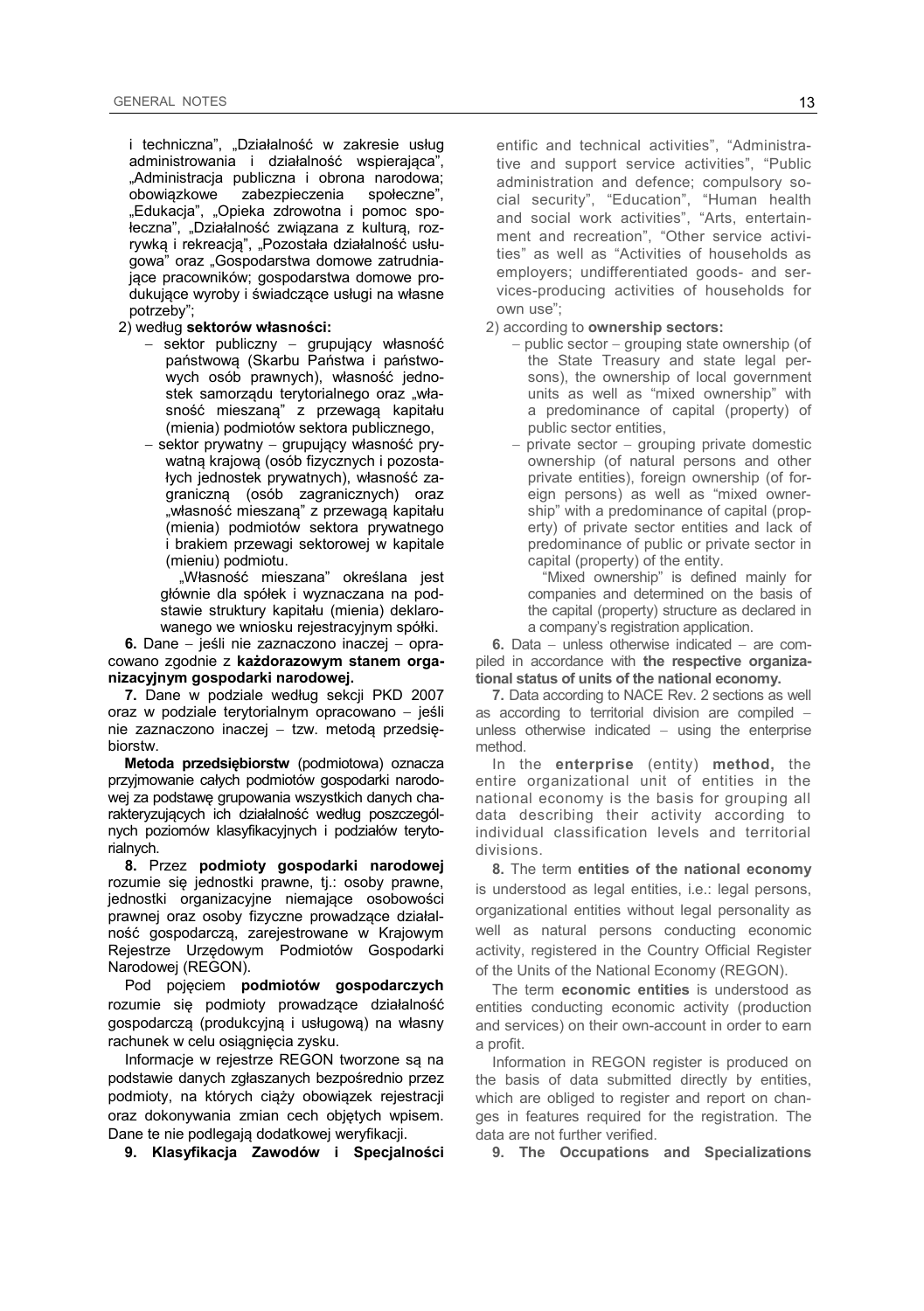**9. Klasyfikacja Zawodów i Specjalności (KZiS)**, na podstawie której dokonuje się grupowania radnych organów jednostek samorządu terytorialnego; klasyfikacja, opracowana na podstawie Międzynarodowej Standardowej Klasyfikacji Zawodów (ISCO-08), wprowadzona została z dniem 1 I 2015 r. rozporządzeniem Ministra Pracy i Polityki Społecznej z dnia 7 VIII 2014 r. (tekst jednolity Dz. U. 2018, poz. 227) w miejsce obowiązującej do 31 XII 2014 r.;

 **10.** Dane w **cenach bieżących** odpowiadają uzyskanym dochodom, poniesionym wydatkom lub wartości wyrobów, usług itp. W tablicach i na wykresach, w których nie określono cen, dane liczbowe wyrażono w cenach bieżących.

 **11. Liczby względne (wskaźniki, odsetki)**  obliczono z reguły na podstawie danych bezwzględnych wyrażonych z większą dokładnością niż podano w tablicach.

 **12.** Do przeliczeń danych według liczby ludności – – jeśli nie zaznaczono inaczej – przyjęto liczbę ludności według krajowej definicji zamieszkania, opracowaną metoda bilansową.

 **Przy przeliczaniu na 1 mieszkańca (1000 ludności itp.)** danych według stanu w końcu roku (np. łóżka w szpitalach, środki trwałe) przyjęto liczbę ludności według stanu w dniu 31 XII, a przy przeliczaniu danych charakteryzujących wielkość zjawiska w ciągu roku (np. produkcja, sprzedaż, nakłady inwestycyjne) − według stanu w dniu 30 VI.

 Do przeliczeń przyjęto liczbę ludności opracowaną dla 2005 r. na bazie wyników Narodowego Spisu Powszechnego Ludności i Mieszkań 2002, od 2010 r. – Narodowego Spisu Powszechnego Ludności i Mieszkań 2011.

 **13.** Dane − jeśli nie zaznaczono inaczej − nie obejmują jednostek budżetowych prowadzących działalność w zakresie obrony narodowej i bezpieczeństwa publicznego.

 **14.** Niektóre informacje zostały podane na podstawie danych nieostatecznych i mogą ulec zmianie w następnych publikacjach Urzędu Statystycznego.

 **15.** Ze względu na zaokrąglenia danych, w niektórych przypadkach sumy składników mogą się nieznacznie różnić od podanych wielkości "ogółem".

 **16.** Informacje statystyczne pochodzące ze źródeł spoza Urzędu Statystycznego opatrzono odpowiednimi notami.

 **17.** W publikacji zastosowano skróty nazw niektórych sekcji PKD; zestawienie zastosowanych skrótów i pełnych nazw podaje się poniżej:

 **9. The Occupations and Specializations Classification (KZiS)**, on the basis of which councillors of organs of local government units are grouped; the classification, compiled on the basis of the International Standard Classification of Occupations (ISCO-08), was introduced on 1 I 2015 by the decree of the Minister of Labour and Social Policy of 7 VIII 2014 (uniform text Journal of Laws 2018, item 227) replacing the classification valid until 31 XII 2014;

 **10.** Data in **current prices** correspond to obtained revenue, incurred expenditures or the value of products, services, etc. In tables and charts in which prices are not defined, data are expressed in current prices.

 **11. Relative numbers (indices, percentages)**  are, as a rule, calculated on the basis of absolute data expressed with higher precision than that presented in the tables.

 **12.** For the purpose of calculating data by population number, unless otherwise indicated, the population number according to the national definition of residence, compiled using the balance method, was adopted.

 When **computing per capita data (1000 population, etc.)** as of the end of a year (e.g., beds in hospitals, fixed assets), the population as of 31 XII was adopted, whereas data describing the magnitude of a phenomenon within a year (e.g. production, sales, investment outlays) − as of 30 VI.

 For calculations, it was assumed to use the number of population calculated for 2005 on the basis of the results of the Population and Housing Census 2002, since 2010 – of the Population and Housing Census 2011.

 **13.** Data − unless otherwise indicated − do not include the budgetary units conducting activity within the scope of national defence and public safety.

 **14.** Selected information presented on the basis of preliminary data and may change in subsequent publications of the Statistical Office.

 **15.** Due to the rounding of data, in some cases sums of components may slightly differ from the amount given in the item "total".

 **16.** Statistical information originating from sources other than Statistical Office is indicated in the appropriate notes.

 **17.** The names of some NACE sections used in the publication have been abbreviated; the list of abbreviations used and their full names are given below: